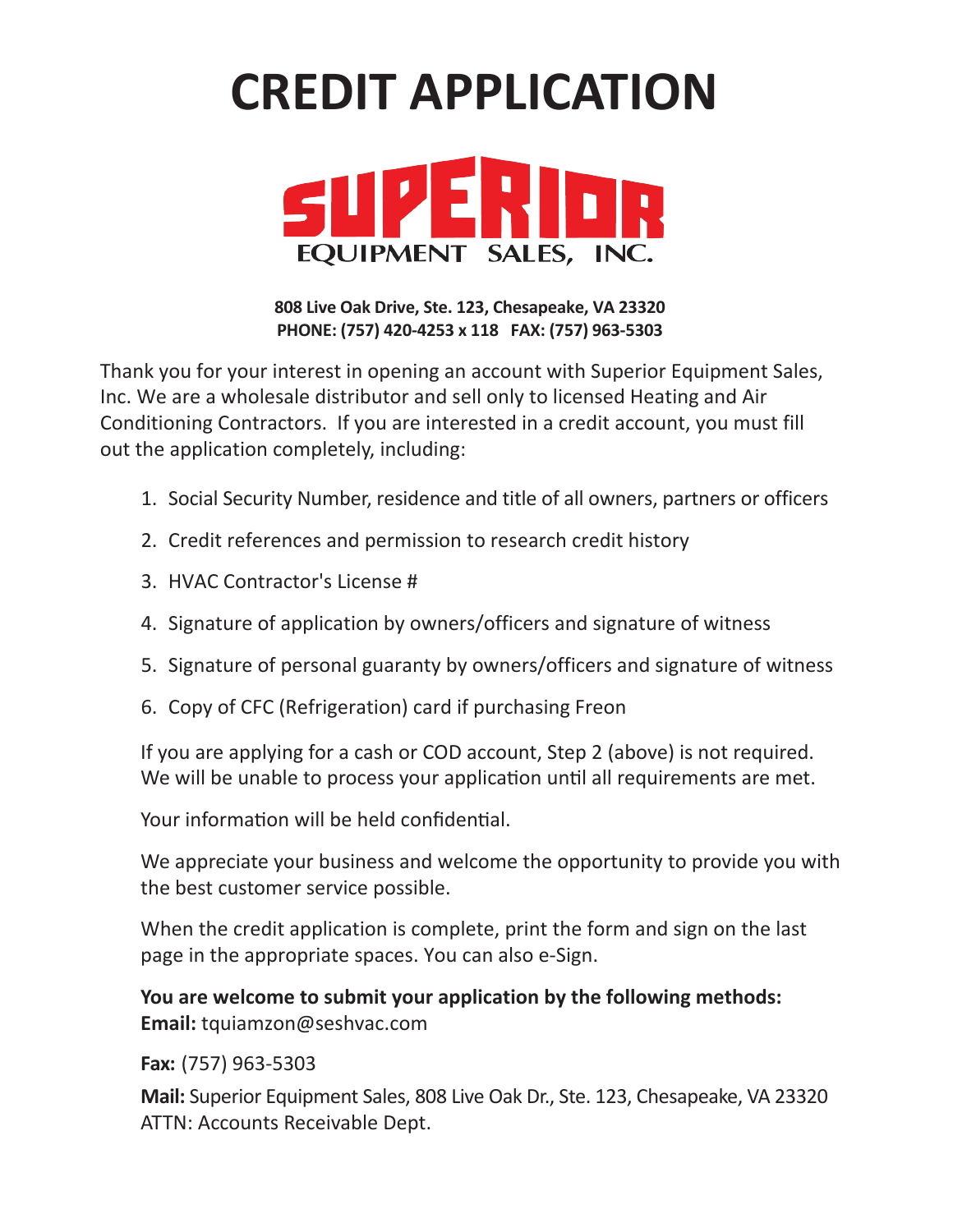

|             |                                                                     |                   |                        | Type Business: ________ Date Established _______ State Registered ____ Building: Owned Rented                  |              |
|-------------|---------------------------------------------------------------------|-------------------|------------------------|----------------------------------------------------------------------------------------------------------------|--------------|
|             |                                                                     |                   |                        | Type Jobs: Commercial Residential Apartments Number Years in Business ______                                   |              |
|             |                                                                     |                   |                        |                                                                                                                |              |
|             |                                                                     |                   |                        | Business is: Sole Proprietorship ______ Partnership ______ Corporation _______ Federal Tax ID# ___________     |              |
|             |                                                                     |                   |                        | Would you like to receive information on sales/promotions and company events? Yes $\Box$ No $\Box$             |              |
|             |                                                                     |                   |                        | Is this a COD account? Yes \Rightarrow No \Rightarrow If no, how much credit are you requesting? _____________ |              |
|             | Would you like to be given access to our Online Store? Yes   No     |                   |                        |                                                                                                                |              |
|             | NAMES OF ALL OWNERS, PARTNERS, OR OFFICERS:                         |                   |                        |                                                                                                                |              |
| NAME        |                                                                     | SOCIAL SECURITY # |                        | RESIDENCE ADDRESS % OF OWNERSHIP                                                                               | <b>TITLE</b> |
|             |                                                                     |                   |                        |                                                                                                                |              |
|             |                                                                     |                   |                        |                                                                                                                |              |
|             |                                                                     |                   |                        |                                                                                                                |              |
|             |                                                                     |                   |                        |                                                                                                                |              |
|             |                                                                     |                   |                        |                                                                                                                |              |
|             | PRESENT SOURCE OF SUPPLY:                                           |                   |                        |                                                                                                                |              |
| <b>NAME</b> | <b>CITY</b>                                                         | <b>PHONE</b>      | <b>YEARS PURCHASED</b> | AVERAGE MONTHLY PURCHASES                                                                                      |              |
|             |                                                                     |                   |                        |                                                                                                                |              |
|             |                                                                     |                   |                        |                                                                                                                |              |
|             |                                                                     |                   |                        |                                                                                                                |              |
|             |                                                                     |                   |                        |                                                                                                                |              |
|             | Permission to research Business Credit History Yes $\Box$ No $\Box$ |                   |                        |                                                                                                                |              |
|             | Permission to research Personal Credit History Yes $\Box$ No        |                   |                        |                                                                                                                |              |
|             |                                                                     |                   |                        |                                                                                                                |              |
|             |                                                                     |                   |                        |                                                                                                                |              |
|             |                                                                     |                   |                        |                                                                                                                |              |
|             | Purchase Order Required? Yes No Job Name Required? Yes              |                   |                        | No                                                                                                             |              |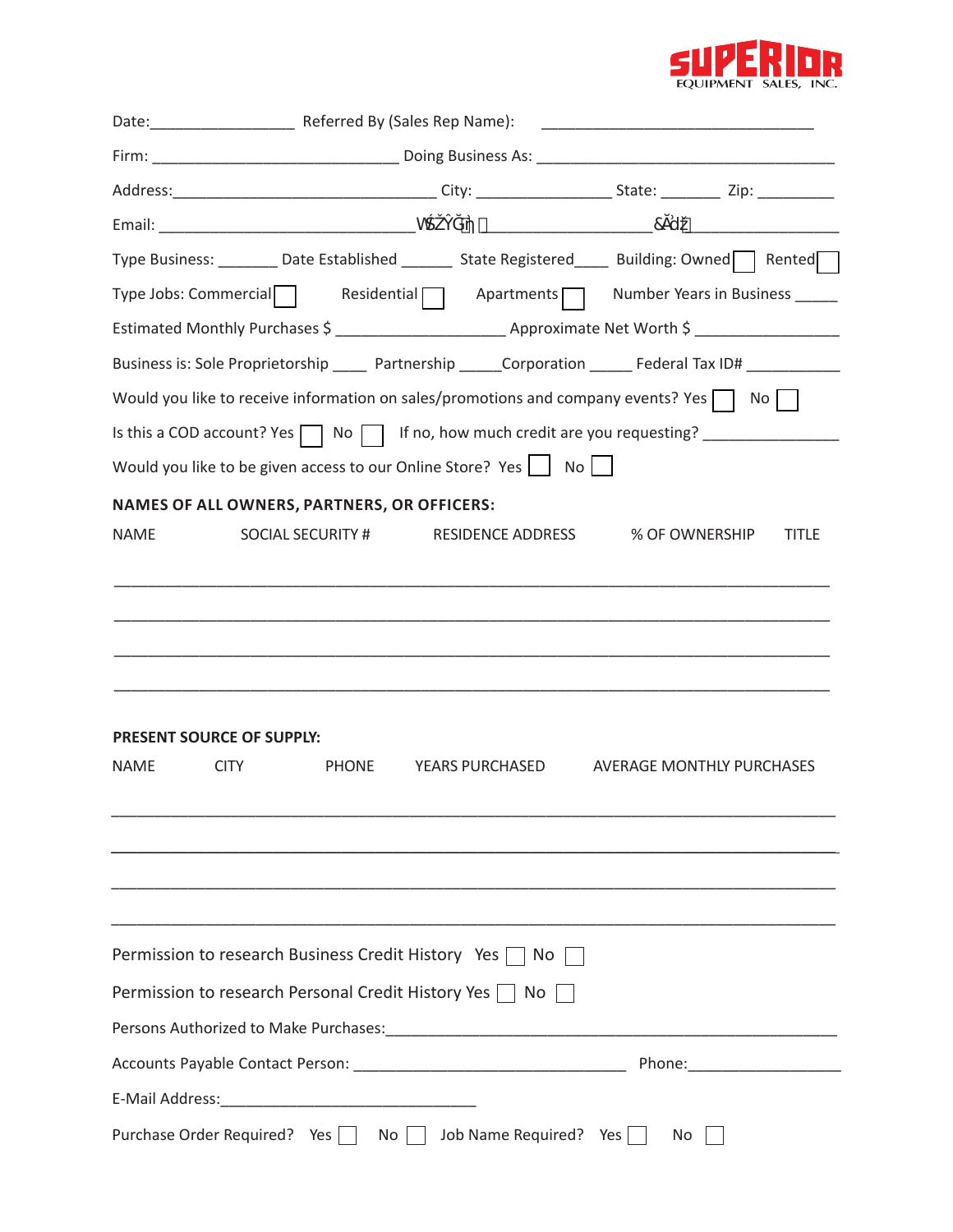

## **BANK REFERENCES** NAME ADDRESS ADDRESS ACCOUNT# \_\_\_\_\_\_\_\_\_\_\_\_\_\_\_\_\_\_\_\_\_\_\_\_\_\_\_\_\_\_\_\_\_\_\_\_\_\_\_\_\_\_\_\_\_\_\_\_\_\_\_\_\_\_\_\_\_\_\_\_\_\_\_\_\_\_\_\_\_\_\_\_\_\_\_\_\_\_\_\_\_\_\_\_\_ \_\_\_\_\_\_\_\_\_\_\_\_\_\_\_\_\_\_\_\_\_\_\_\_\_\_\_\_\_\_\_\_\_\_\_\_\_\_\_\_\_\_\_\_\_\_\_\_\_\_\_\_\_\_\_\_\_\_\_\_\_\_\_\_\_\_\_\_\_\_\_\_\_\_\_\_\_\_\_\_\_\_\_\_\_ \_\_\_\_\_\_\_\_\_\_\_\_\_\_\_\_\_\_\_\_\_\_\_\_\_\_\_\_\_\_\_\_\_\_\_\_\_\_\_\_\_\_\_\_\_\_\_\_\_\_\_\_\_\_\_\_\_\_\_\_\_\_\_\_\_\_\_\_\_\_\_\_\_\_\_\_\_\_\_\_\_\_\_\_\_ \_\_\_\_\_\_\_\_\_\_\_\_\_\_\_\_\_\_\_\_\_\_\_\_\_\_\_\_\_\_\_\_\_\_\_\_\_\_\_\_\_\_\_\_\_\_\_\_\_\_\_\_\_\_\_\_\_\_\_\_\_\_\_\_\_\_\_\_\_\_\_\_\_\_\_\_\_\_\_\_\_\_\_\_\_ \_\_\_\_\_\_\_\_\_\_\_\_\_\_\_\_\_\_\_\_\_\_\_\_\_\_\_\_\_\_\_\_\_\_\_\_\_\_\_\_\_\_\_\_\_\_\_\_\_\_\_\_\_\_\_\_\_\_\_\_\_\_\_\_\_\_\_\_\_\_\_\_\_\_\_\_\_\_\_\_\_\_\_\_\_ Spouse's Name: etc. Soc. Sec: comparison of Employment Spouse's Name: *NOTE: SUPERIOR EQUIPMENT SALES, INC. IS A WHOLESALE DISTRIBUTOR AND CAN ONLY SELL TO LICENSED HEATING AND AIR CONDITIONING CONTRACTORS. WE ASK THAT YOU PROVIDE YOUR: Current Contractors License #: \_\_\_\_\_\_\_\_\_\_\_\_\_\_\_\_\_\_\_\_\_\_\_\_\_\_\_\_\_\_ Name:\_\_\_\_\_\_\_\_\_\_\_\_\_\_\_\_\_\_\_\_\_\_\_\_ REFRIGERANT HANDLING CERTIFICATION (CFC)* Name of employee **and a set of the set of the set of the set of the set of the set of the set of the set of the set of the set of the set of the set of the set of the set of the set of the set of the set of the set of the** *Driver's License ID Number \_\_\_\_\_\_\_\_\_\_\_\_\_\_\_\_\_\_\_\_\_\_\_\_\_\_\_\_ Issuing State\_\_\_\_\_\_\_\_\_\_\_\_\_\_\_\_\_\_\_\_\_\_\_\_*

To ensure prompt processing, complete application in full and sign on reverse. Any questions should be directed to the Credit Department.

**TERMS:** We, the undersigned, agree to pay all sums due according to the terms stated in your invoices, and we agree to pay 2% per month (24% per annum) service charge on all amounts past due. We agree to pay all costs of collection, including a minimum of 33.33% attorney's fees. We agree that returned materials will be subject to a minimum 25% restocking charge and that a 3% handling charge will be added to credit card transactions (Please note: AMEX and Discover cards will be charged 6%).

The undersigned certifies the information supplied on this application to be correct, that it is submitted for the purpose of obtaining credit and agrees to all the terms and conditions of sale of Superior Equipment Sales, Inc. We also authorize you to inquire of principal trade creditors, banks, and other credit references to check credit and allow you to answer questions from others about your credit experience with us. The undersigned hereby waives all venue objections and agrees to notify Superior Equipment Sales, Inc, in writing, of any change in the form of ownership of applicant's business within five days of such change. The applicant consents to jurisdiction, in relation to any matters arising from or related to this application or the obligations hereunder, in either state or federal courts having jurisdiction over Chesapeake, Virginia.

| Date:                     | Company: |
|---------------------------|----------|
| Owners/Officer Signature: |          |
| Witness:                  | Title:   |